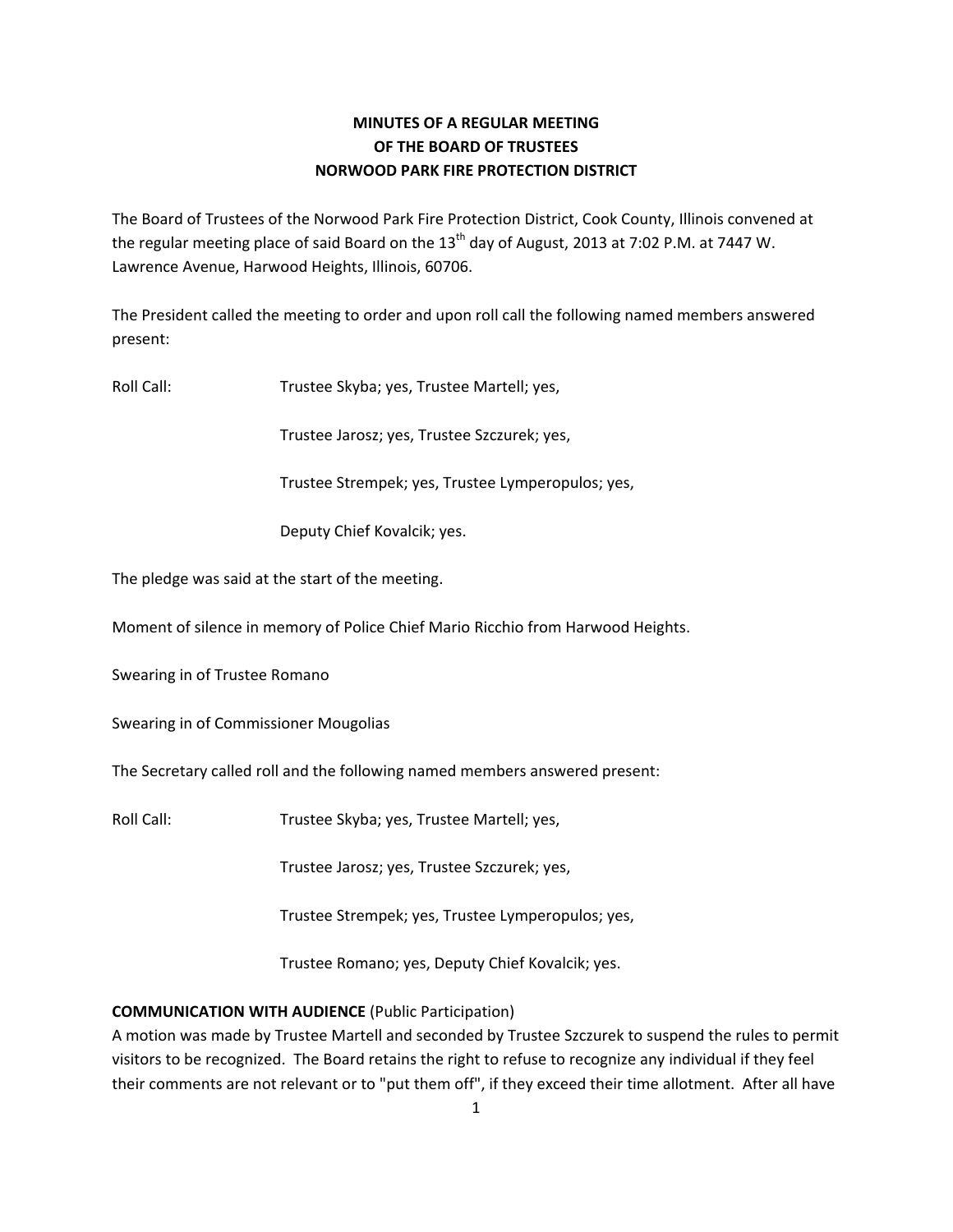had an opportunity to address the Board, the President moves the rules be reinstated, and the Board will proceed with meeting.

AYES: 7 NAY: 0 MOTION CARRIED

A motion was made by Trustee Lymperopulos and seconded by Trustee Szczurek to approve the payment of all current bills in the amount of \$384,365.41.

Roll Call: Trustee Skyba; yes, Trustee Martell; yes,

Trustee Jarosz; yes, Trustee Szczurek; yes,

Trustee Strempek; yes, Trustee Lymperopulos; yes,

Trustee Romano; yes.

AYES: 7 NAY: 0 MOTION CARRIED

A motion was made by Trustee Jarosz and seconded by Trustee Lymperopulos to approve the minutes of the Regular meeting held on July 9<sup>th</sup>, 2013.

Roll Call: Trustee Skyba; yes, Trustee Martell; yes,

Trustee Jarosz; yes, Trustee Szczurek; yes,

Trustee Strempek; yes, Trustee Lymperopulos; yes,

Trustee Romano; abstain.

AYES: 7 NAY: 0 MOTION CARRIED

## **TREASURER'S REPORT**

Schedule of Assets (Arising from Cash Transactions) July 31, 2013

### Assets

| Checking and money market accounts (interest rate-APY): |            |
|---------------------------------------------------------|------------|
| Plaza Bank checking #4303503 (0.046%)                   | \$1,822.45 |
| Plaza Bank money market #4303498 (0.295%)               | 760.783.32 |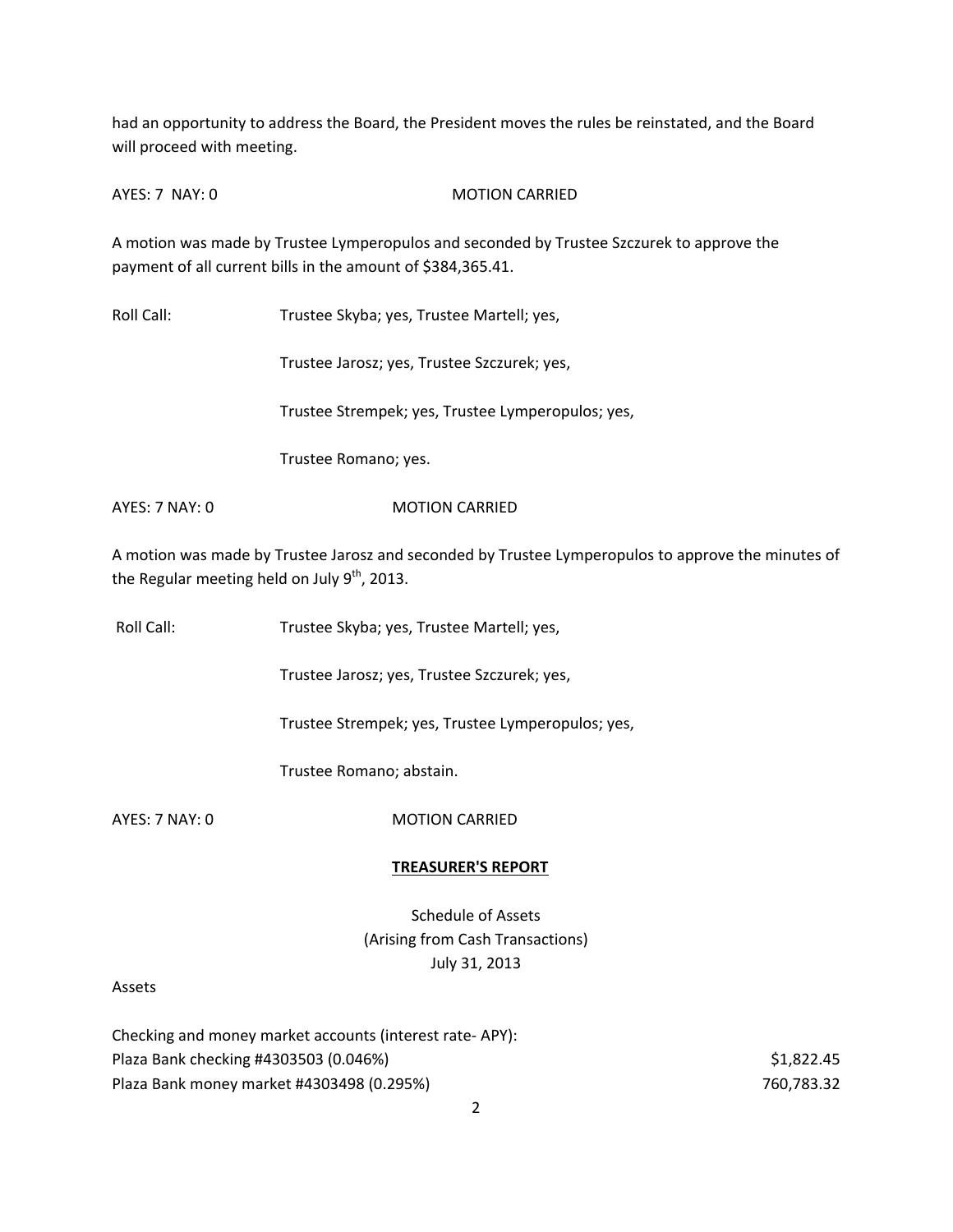| Plaza Bank ambulance billing money market #4304492 (0.295%) | 468,745.97   |
|-------------------------------------------------------------|--------------|
| Plaza Bank-Medical #1003102                                 | 3,099.19     |
| Total checking and money market accounts                    | 1,234,450.93 |
| Certificates of deposit (interest rate and maturity):       |              |
| Plaza Bank (0.65%, 09/02/14)                                | 620,029.65   |
| Belmont Bank and Trust (1.00% 08/23/14)                     | 536,609.63   |
| Plaza Bank (0.64% 07/17/14)                                 | 124,280.14   |
| Plaza Bank (0.65% 09/18/14)                                 | 420,918.53   |
| Plaza Bank (0.65% 12/23/14)                                 | 470,920.47   |
| Belmont Bank (1.00% 08/21/14)                               | 513,021.88   |
| Belmont Bank (1.00% 07/19/14)                               | 362,472.84   |
| Total certificates of deposit                               | 3,048,253.14 |
| Total checking, money market and certificates of deposit    | 4,282,704.07 |

Motion by Trustee Skyba, seconded by Trustee Strempek to approve the Treasurer's report as presented from the Financial Statement for July 2013**.**

Trustee Strempek stated there is a different format. Trustee Martell stated that they received this Friday and this will not be the final format, we will need to get a new version. He would like to have total assets changed to beginning cash balance as well as ending balance to cash balance. Renewed a CD at Plaza Bank.

Roll Call: Trustee Skyba; yes, Trustee Martell; yes,

Trustee Jarosz; yes, Trustee Szczurek; yes,

Trustee Strempek; yes, Trustee Lymperopulos; yes,

Trustee Romano; abstain.

AYES: 7 NAY: 0 MOTION CARRIED

## **Chiefs Report:**

All Trustees received a copy of the alarm report.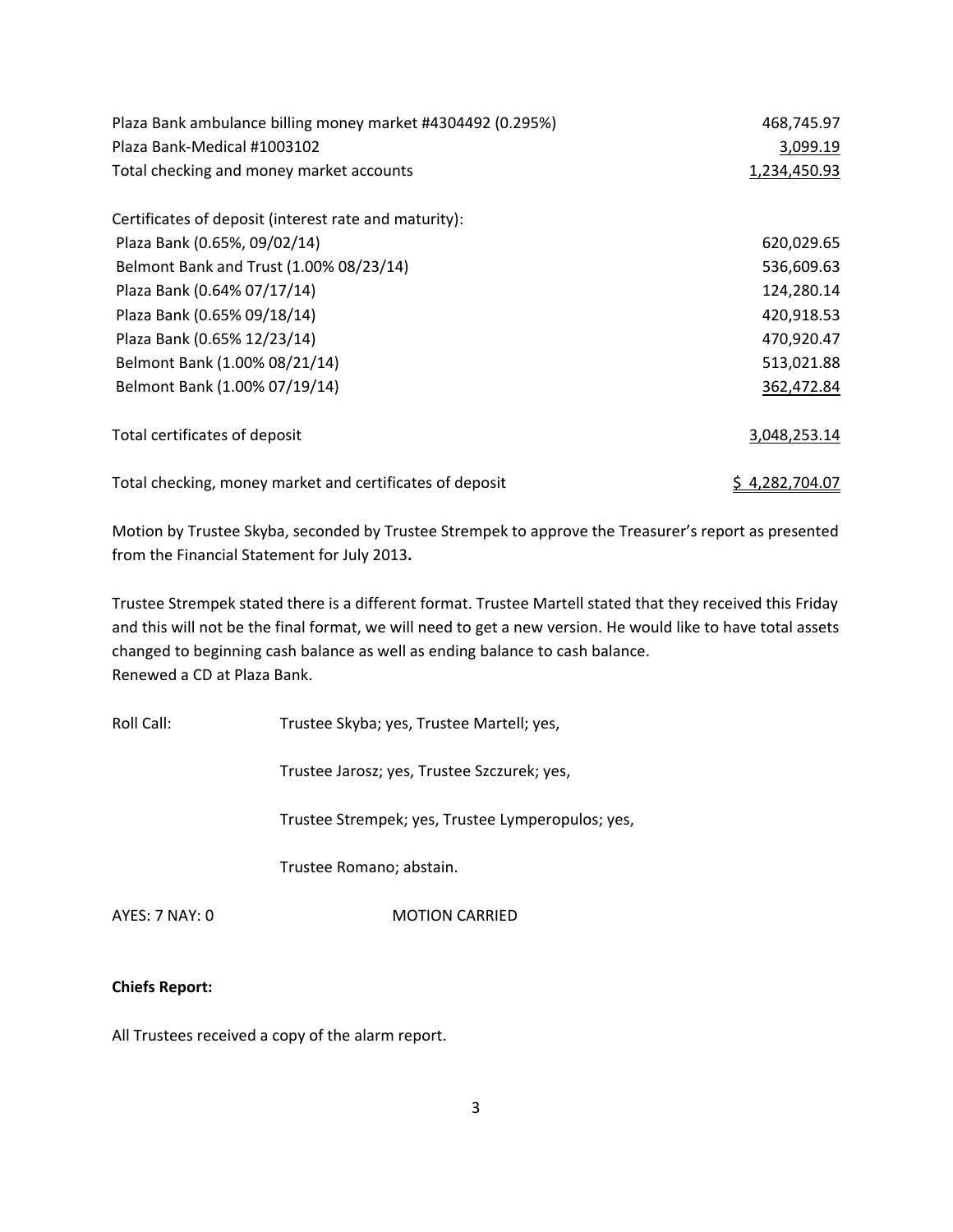All Trustees received a copy of the inspection report along with the list of completed inspections for this month.

On the agenda is the patching and seal coating of the parking lot. The sewers have been raised and we need to put new asphalt in to correct the new pitch for the water to drain. We have three quotes, Annette's for \$4,926 who will do 400 square feet of patch, All Ways for \$4,975 who will do 1,000 square feet of patch and Black Hawk for \$12,920 who will do 986 square feet of patch. We have worked with Trustee Lymperopulos and we believe it needs 1,000 square feet of patch. Our recommendation is to have All Ways do the job. They just completed a similar job at Cumberland Chapels and the Chief and Trustee Lymperopulos said they did a great job.

The concrete repair project is on the agenda, the job consists of 4 squares around the east front door, two squares around the west front door and the 8x10 foot section of patio that was broken up due to the plumbing repairs. We had two quotes from Gcat at \$3,315 and Dunleavy at \$3,500. We had T&F come out to quote; they measured but never gave us a price and would not return our calls. We also tried Scavelli but they would never return our calls or emails. We worked with Trustee Lymperopulos and we believe Gcat is too busy and might not be able to complete the job in time so we recommend Dunleavy to do the job. We would like to complete both of these projects by the open house on October 5<sup>th</sup>.

We started working with the new accountant and they have had a hard time getting information from Paul Smit. They came out last Thursday to do our first financial report and Paul Smit did not give them information until later in the afternoon. Trustee Martell has been asking them for different versions of reports so we can design one for our department. We contacted them yesterday and said we need this as soon as possible. We will keep on them until we get what we need. They have offered to come to a board meeting if we would like, let me know if we want them to come to the September meeting.

The audit begins on August 20<sup>th</sup>, We were told that the field work would be done in a week and we would have the finished product sometime in September. This would be almost three months earlier than we have received last year.

The finance committee met and discussed the budget, Administrative Assistant Resolution and the Ambulance billing Ordinance. I had contracted our billing company and asked to review our rates; they suggested we change our rates and we would still be competitive. They suggested we increase the rates of ALS 1 from \$1,000 to \$1,500 and non‐resident from \$1,000 to \$1,650. ALS2 from \$1,200 to \$1,700 and non‐resident from \$1,200 to \$1,850. BLS from \$600 to \$800 and non‐resident from \$600 to \$1,000. These charges are a recommendation from the finance committee.

The Committee discussed the Administrative Assistant Resolution and they recommended a 3% increase retroactive from July 1, 2013 and left the rest of the resolution the same.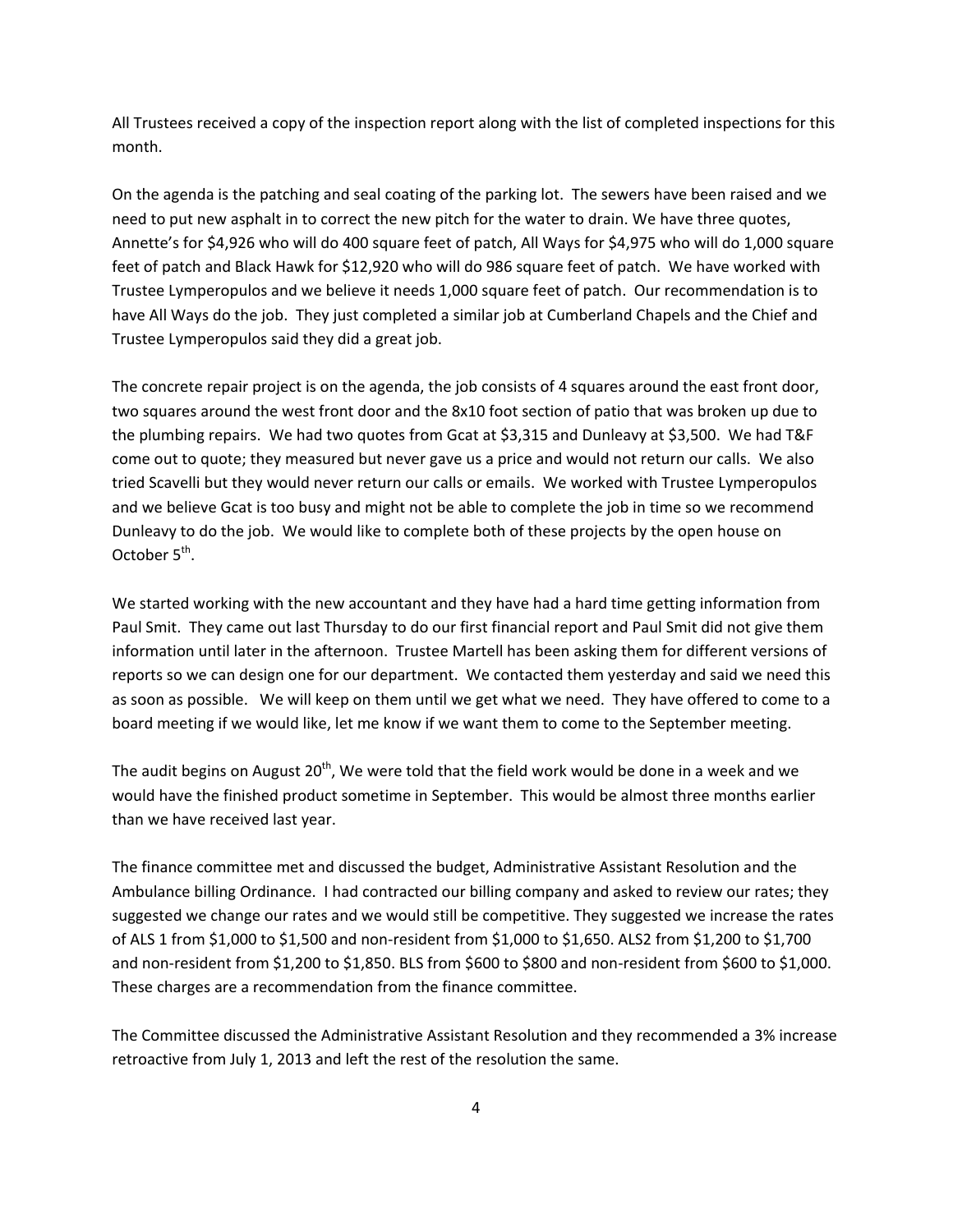The Commissioners have their next meeting on September  $10^{\text{th}}$ . The entry level exam is on September  $14<sup>th</sup>$  and the deadline for applications is August  $16<sup>th</sup>$ , so far we have 90 applicants.

We spoke with the President of the Union and they gave me two dates to meet and discuss things with the board. They asked for August 22<sup>nd</sup> at 6PM or September 24<sup>th</sup> at 6PM. Discussion.

Motion by Trustee Martell and seconded by Trustee Jarosz to accept the Chief's Report for July 2013 as presented.

AYES: 7 NAY: 0 MOTION CARRIED

### **Presidents Report:**

We met to go over the budget which is on the agenda tonight.

### **Committee Reports:**

Finance Committee‐ Trustee Martell stated they had a committee meeting to discuss the Budget Ordinance, Administrative Assistant Resolution and Ambulance fee Ordinance.

Building and Equipment Committee‐ Chairman Szczurek stated on the agenda is the repairs for the parking lot.

Technology and PR Media Committee‐ Chairman Strempek stated there is nothing to report at this time.

Policy Committee‐ Chairman Skyba stated there is nothing to report.

Pension Fund-Trustee Martell stated there was a meeting on July  $17<sup>th</sup>$  and the numbers look good. Next meeting is in October.

### **Old Business:**

None

### **New Business**:

Motion by Trustee Strempek and seconded by Trustee Szczurek to adopt and approve Ordinance #13‐2, the Norwood Park Fire Protection District Budget and Appropriation for fiscal year 2013‐2014.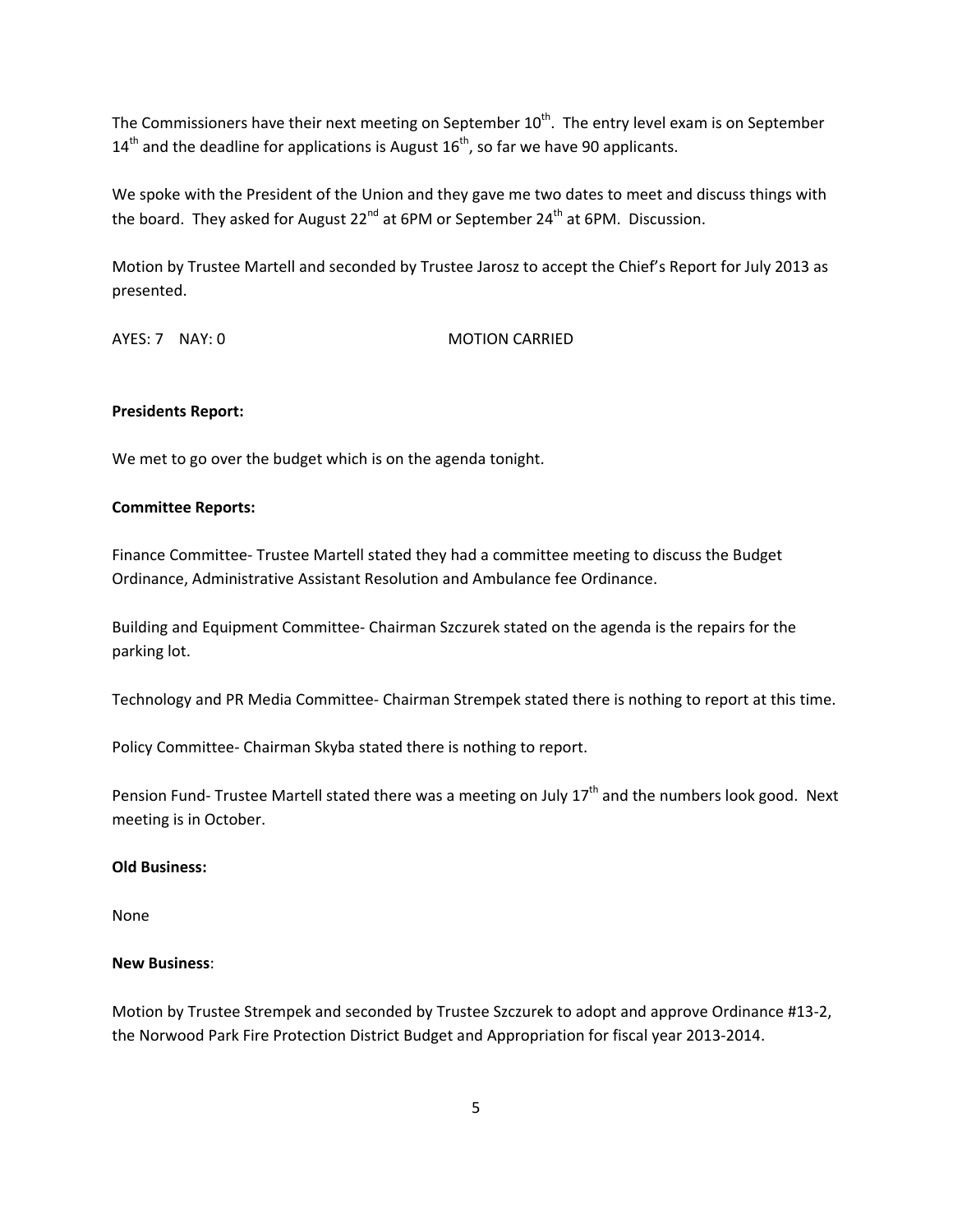Roll Call: Trustee Skyba; yes, Trustee Martell; yes,

Trustee Jarosz; yes, Trustee Szczurek; yes,

Trustee Strempek; yes, Trustee Lymperopulos; yes,

Trustee Romano; yes.

AYES: 7 NAY: 0 MOTION CARRIED

Motion by Trustee Lymperopulos and seconded by Trustee Jarosz to adopt and approve Ordinance #13‐ 3, an Ordinance Amending the Imposition and Collection of Emergency Ambulance User Fees.

Roll Call: Trustee Skyba; yes, Trustee Martell; yes,

Trustee Jarosz; yes, Trustee Szczurek; yes,

Trustee Strempek; yes, Trustee Lymperopulos; yes,

Trustee Romano; yes.

AYES: 7 NAY: 0 MOTION CARRIED

Motion by Trustee Jarosz and seconded by Trustee Martell to adopt and approve Resolution #13‐3, A Resolution Relating to the Terms of Employment for the Position of Administrative Assistant to the Chief of the Fire Department.

Roll Call: Trustee Skyba; yes, Trustee Martell; yes,

Trustee Jarosz; yes, Trustee Szczurek; yes,

Trustee Strempek; yes, Trustee Lymperopulos; yes,

Trustee Romano; yes.

AYES: 7 NAY: 0 MOTION CARRIED

Motion by Trustee Lymperopulos and seconded by Trustee Szczurek to approve Dunleavy Concrete to repair concrete in front of both front entrance doors and replace an 8x10 section of concrete on patio due to plumbing repairs at a cost not to exceed \$3,500.00.